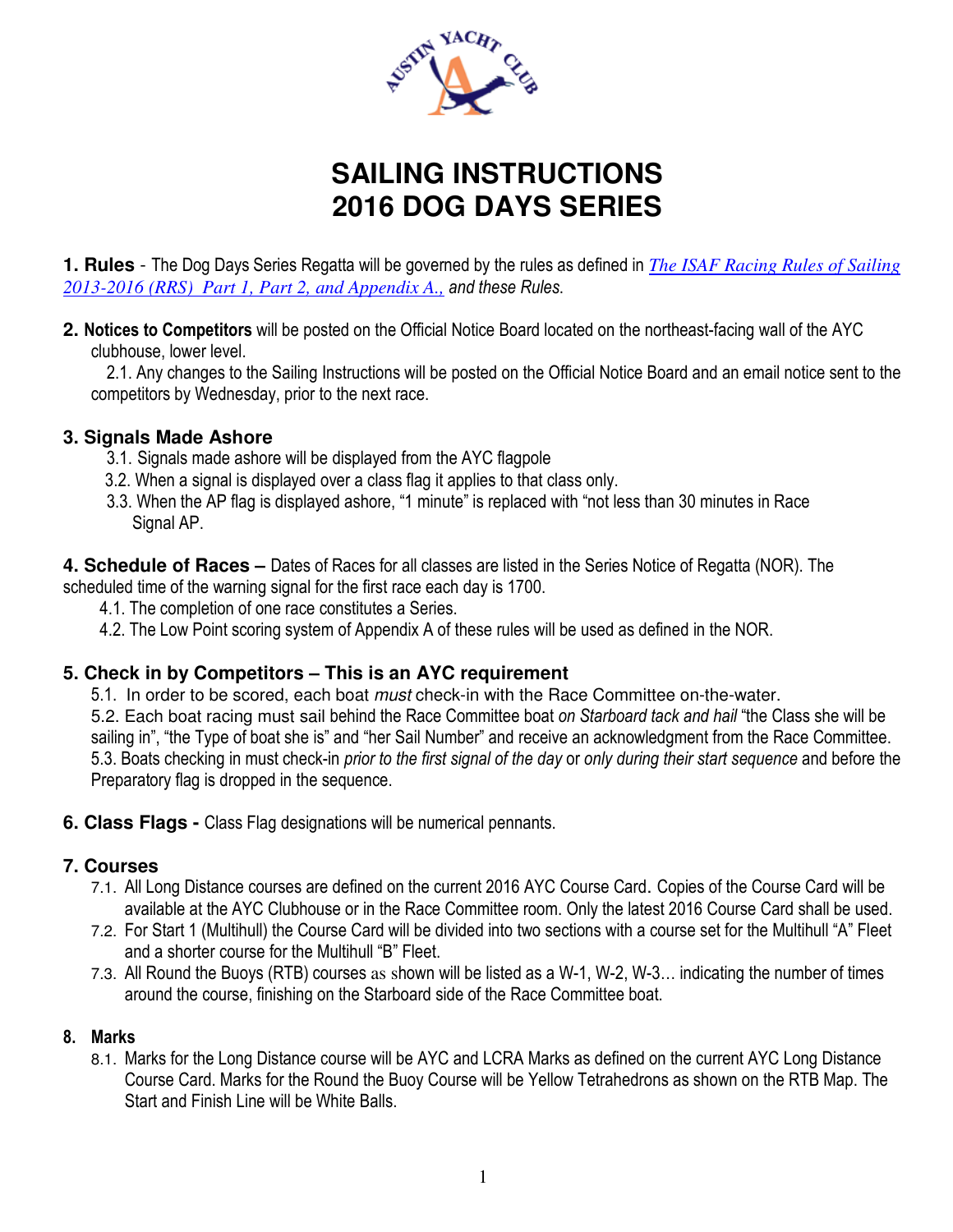# **9. Time Limits**

- 9.1. For Round-the-Buoys (RTB) courses, the time limit for each race will be one and a half (1.5) hours for the first boat to sail the course and finish. A boat failing to finish within 30 minutes after the first boat in her class sails the course and finishes will be scored DNF. This modifies rules 35 and A4.
- 9.2. For Long Distance (LD) courses, the time limit for each race will be three (3) hours for the first boat to sail the course and finish. Boats failing to finish within 60 minutes after the first boat in her class sails the course and finished will be scored DNF**.**

## **10. Obstructions**

- 10.1. The starting area is the area *around* 100 yards of the starting line; within this area, boats whose warning signal has not been made shall keep clear of the line and of all boats whose warning signal has been made.
- 10.2. After the Start, the Finish Line is an obstruction, except when on the last leg of the course. Boats that sail through this obstruction will immediately be scored points equal to DNF.
- 10.3. A boat may correct any errors to comply with this rule, provided she has not finished. This modifies Rule 28.1.
- 10.4. All swim or dive areas are out of bounds.

# **11. The Start**

- 11.1 The Race Committee may alert the first start sequence and second race of the day with a series of short blast (more than 3) at least 1 minute prior to the starting sequence for the first start in that sequence. This modifies RR Appendix "L" 5.2.
- 11.2 The starting line will be between orange line flag on the Race Committee boat and a white buoy on the port end.
- 11.3 The start line for the RTB Race will be a mid-course start/finish line for those races (placing the RC between W & L marks).
- 11.4 The start sequence may be broad cast on the Primary VHF Race Committee Channel 78.
- 11.5 The Starting Signal will be as describe in the Racing Rules of Sailing under Rule 26.

# **12 Recalls**

- 12.1 The RC will attempt to promptly broadcast the sail number of each recalled boat on the primary VHF channel 78. The following shall NOT be grounds for redress:
	- 12.1.1 Failure of a boat to receive the recall broadcast.
	- 12.1.2 Failure of the RC to broadcast recall numbers.
	- 12.1.3 A boat's position in the sequence of broadcast numbers.
	- 12.1.4 A class that has a General Recall will go to the end of the starting sequence for its next start.
- **13 Change of Course** For Long Distance (LD) courses; the Race Committee may not change the direction or length of any leg of the course after the start. This modifies rule 33.

## **14 The Finish**

- 14.1The finish line will be between an orange line flag on the Race Committee boat and a white buoy on the starboard end.
- 14.2 The finish line for a Long Distance Course will be an orange line flag on the Starboard side of the Race Committee Boat and a white ball.
- 14.3 If a Long Distance Course must be shortened, the finish line will be an Orange Flag on the Race Committee boat or designated AYC Chase Boat, posted at a mark to be rounded. The Finish boat will set up at a mark on the side that the boats must round. The flags must be posted prior to the first boat of that class, rounding the mark, with one sound signal, posting an "S" Flag, the Orange Line Flag and a course board for the class being shortened.
- 14.4 Classes not being shortened at that mark will return to the original starting area and finish on the Starboard Side of the Race Committee Boat.